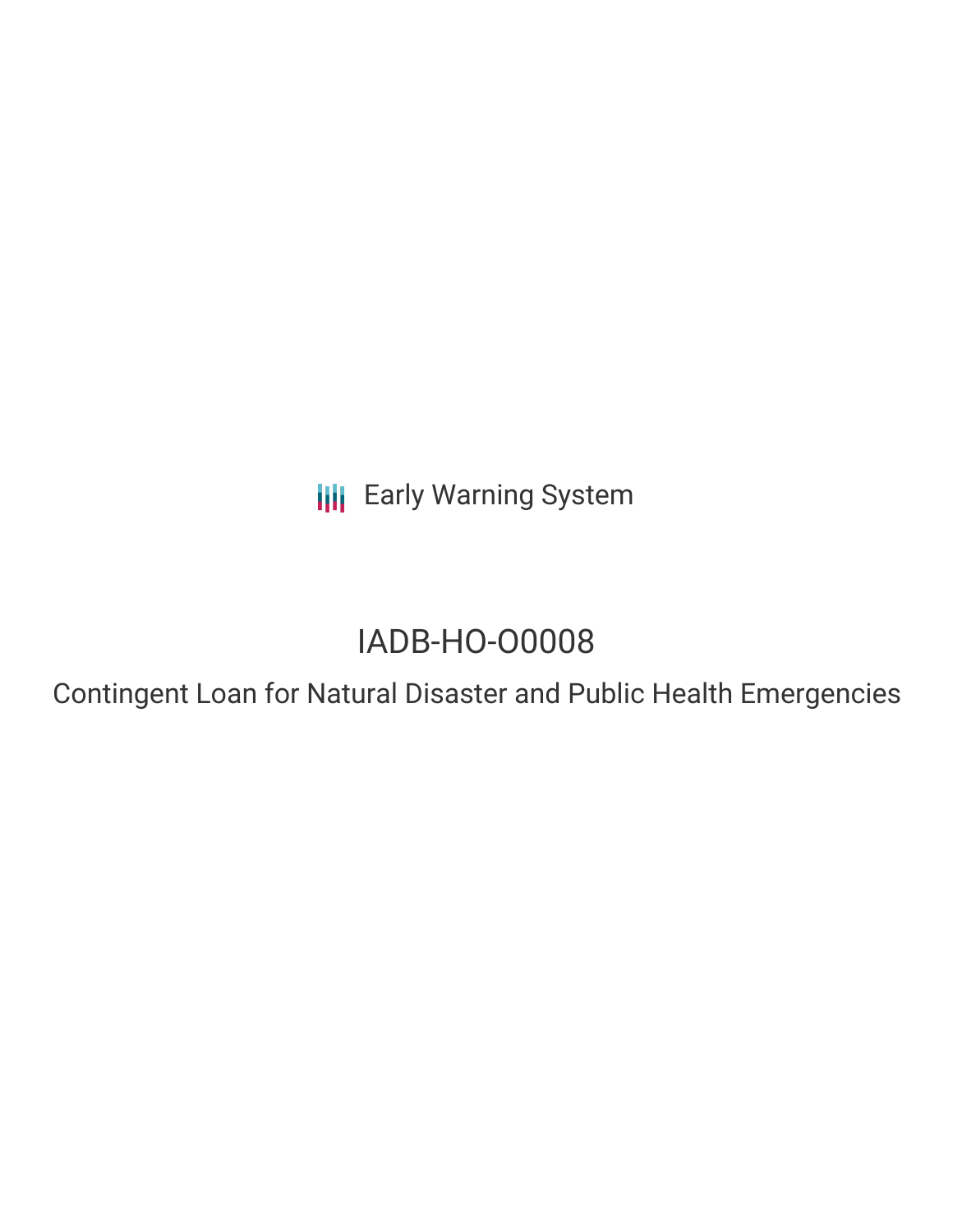

## **Quick Facts**

| <b>Countries</b>               | <b>Honduras</b>                                                               |
|--------------------------------|-------------------------------------------------------------------------------|
| <b>Financial Institutions</b>  | Inter-American Development Bank (IADB)                                        |
| <b>Status</b>                  | Proposed                                                                      |
| <b>Bank Risk Rating</b>        | A                                                                             |
| <b>Borrower</b>                | Government of Honduras                                                        |
| <b>Sectors</b>                 | Climate and Environment, Education and Health, Finance, Humanitarian Response |
| <b>Investment Amount (USD)</b> | \$400.00 million                                                              |
| <b>Project Cost (USD)</b>      | $$400.00$ million                                                             |
|                                |                                                                               |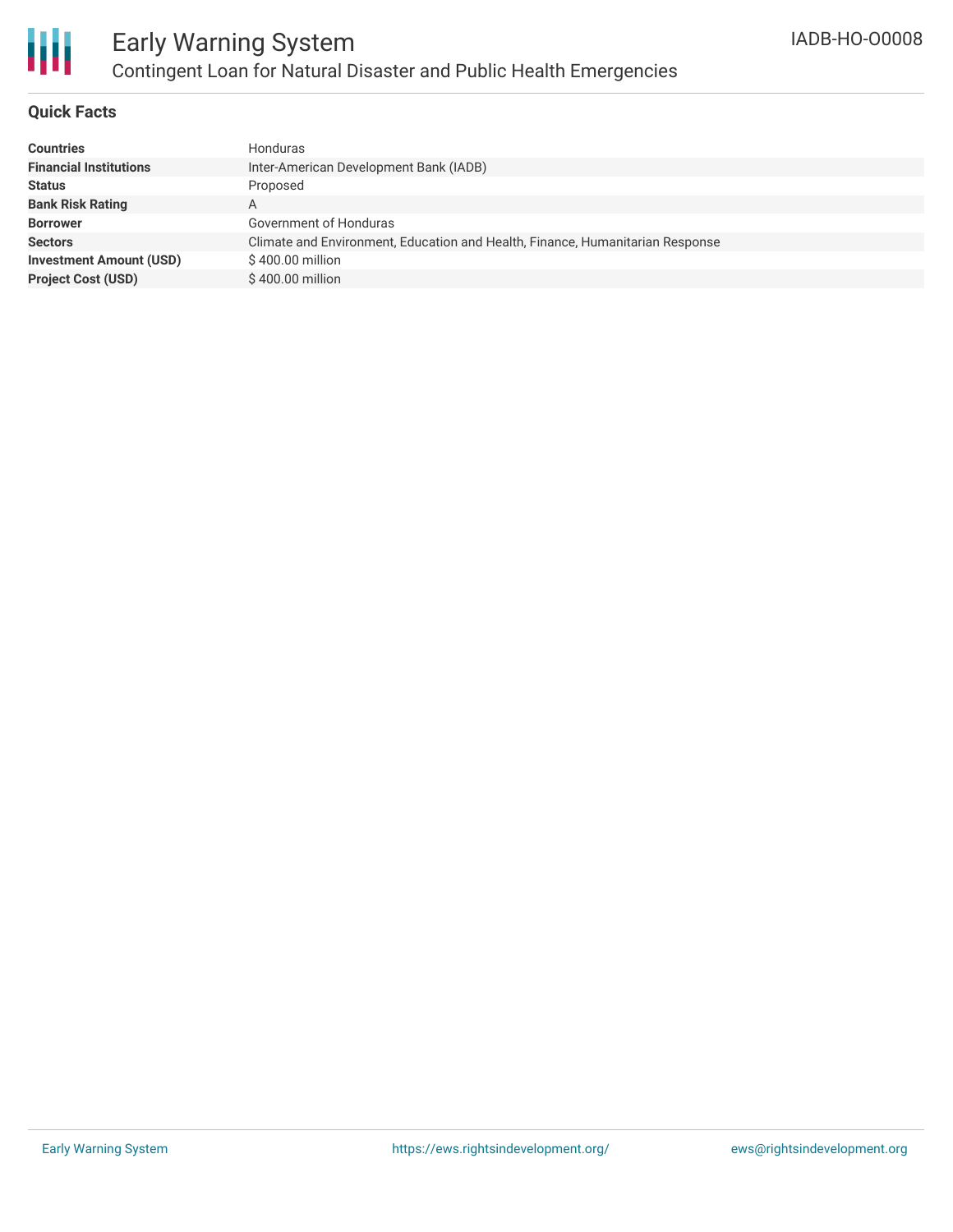

# **Project Description**

The general objective of the project is to help cushion the impact that a severe or catastrophic natural disaster or a public health event could have on the country's public finances. The specific objective is to improve the financial management of the risks of natural disasters and public health through the increase of stable contingent financing, efficient cost and of rapid access to cover extraordinary public expenses directed to the attention of the population affected by emergencies.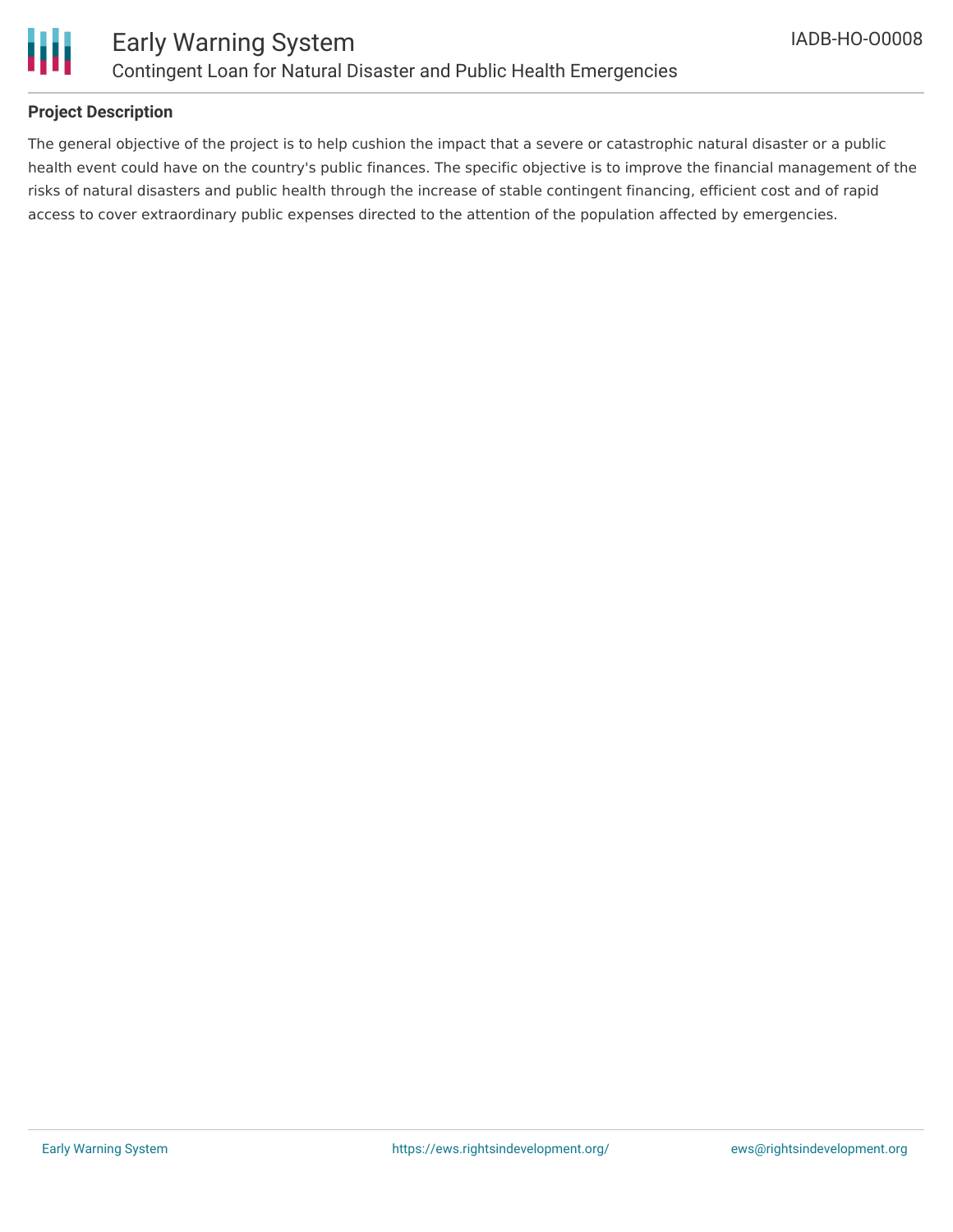

## **Investment Description**

• Inter-American Development Bank (IADB)

The investment type is a "container".